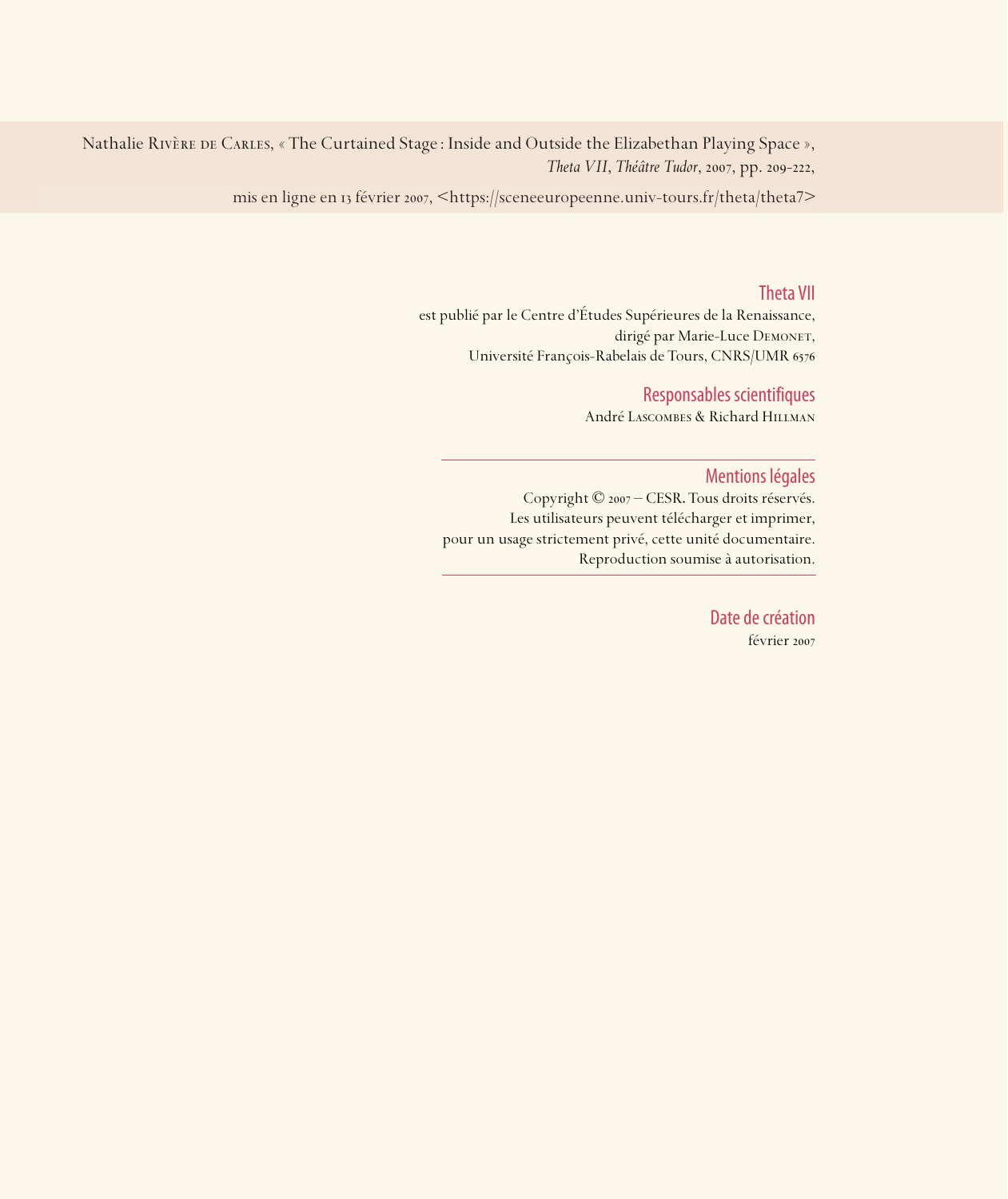Thêta VII - Théâtre Tudor Nathalie RIVÈRE DE CARLES | p. 207-220 CESR, Tours

# The Curtained Stage: Inside and Outside the Elizabethan Playing Space

Nathalie Rivère de Carles Université de Toulouse-Le Mirail

F ocusing on the use of props in the designing of a play-<br>ing space implies the consideration of several visual and<br>material perspectives at the same time. This paper is a<br>quasi-archeological attempt at recovering both Ren ing space implies the consideration of several visual and material perspectives at the same time. This paper is a quasi-archeological attempt at recovering both Renaissance playwrights' and actors' strategies through a study of the use of curtains. Curtains, like other props, cannot be considered as redundant ornaments. Props illuminate words not by illustrating them but by suggesting them. Curtains participate in a meaningful creation and deformation of the stage space. Their impact can be felt on several levels. Curtains direct the spectator as outsider within the theatrical space and act as landmarks by which he positions himself regarding the stage. The arras helps in organising the playing space, opening and closing it at will, reducing it or multiplying it according to plot requirements. It turns the stage into an interior around which the audience gathers. The spectator is alternately kept at a distance from or invited within this playing shell. The creation of a curtained playing shell underlines the problematic communication between the inside and the outside of the newly-defined playing zone. If, at first, the audience is cast as the outsider, scenographic strategies enable the transfer of this role onto both the actors and the arras. In illustrating these points,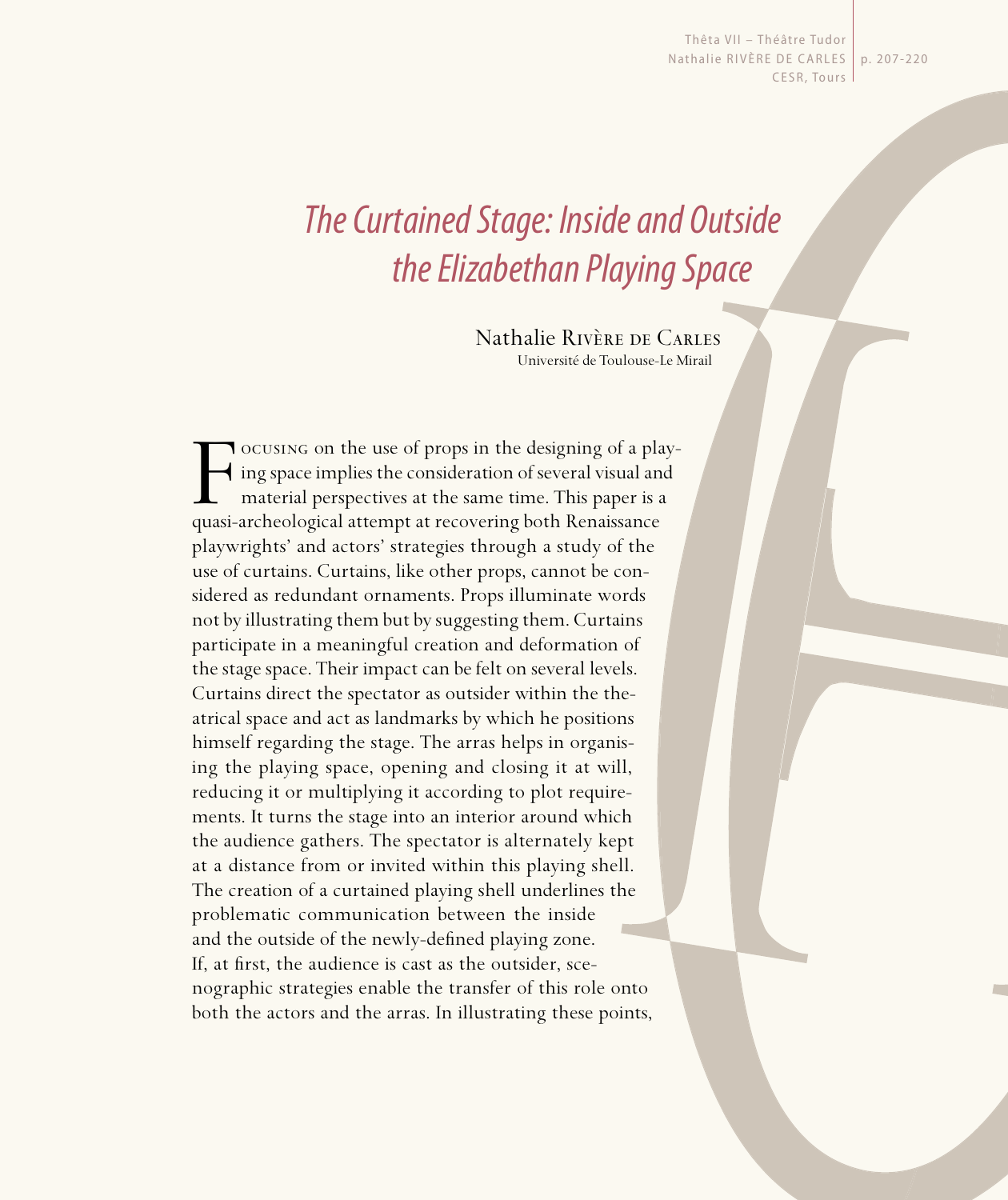I will try to show how the Elizabethan and Jacobean playing spaces rely on the relationship between the margins and the centre, between the outer-stage and the main stage.

# The Tragic Playing Shell

The arras in Renaissance drama keeps its medieval characteristic of indicating and limiting the playing space. The particularising power of the curtain was already emphasised in texts such as *Le Mystère d'Adam*. The description of the setting for the first section of the mystery defines the curtain as a spatial landmark and a boundary for both the players and the spectators:

> Paradise shall be constructed on a raised place, with *curtains and silk hangings* surrounding it at such a height that the persons who are in Paradise can be seen from the shoulders upwards; there shall be ferns and sweet scented flowers and varied trees with fruit hanging from them, so it appears a pleasant place

Specially built theatres retained the use of such a prop as a symbol for the break between the outside and the inside of the dramatic world. Entering an Elizabethan theatre meant moving from the general to the particular space, from the theatre as building to the playing area.

Spatially speaking, we move from an architectural perspective to architectonics. The general architectural design with its protruding stage and the arras at the back of the same stage attracts and concentrates the audience's attention on a single thing, the playing space. Playhouses were built in such a way that the space would be self-allusive and direct the spectators' eyes to the stage, its organisation and its ornamentation. This architectural strategy becomes obvious when examining the setting for tragic plays. Tragedy as a highly coded genre seems to require a specific space to be played in. Hence, the stage, already the focal centre of the theatre, has to be set in such a fashion that the audience can enter the tragic world by simply looking at the playing zone.

In his notes to Shakespeare's *Complete Works* (1790), Edmund Malone (pp. 55– ) pointed to a scenographic tradition of hanging the tragic stage with black draperies. Shakespeare himself refers to a "Black stage for tragedies" in *The Rape of Lucrece* (1594):

> O comfort-killing Night, image of hell, Dim register and notary of shame,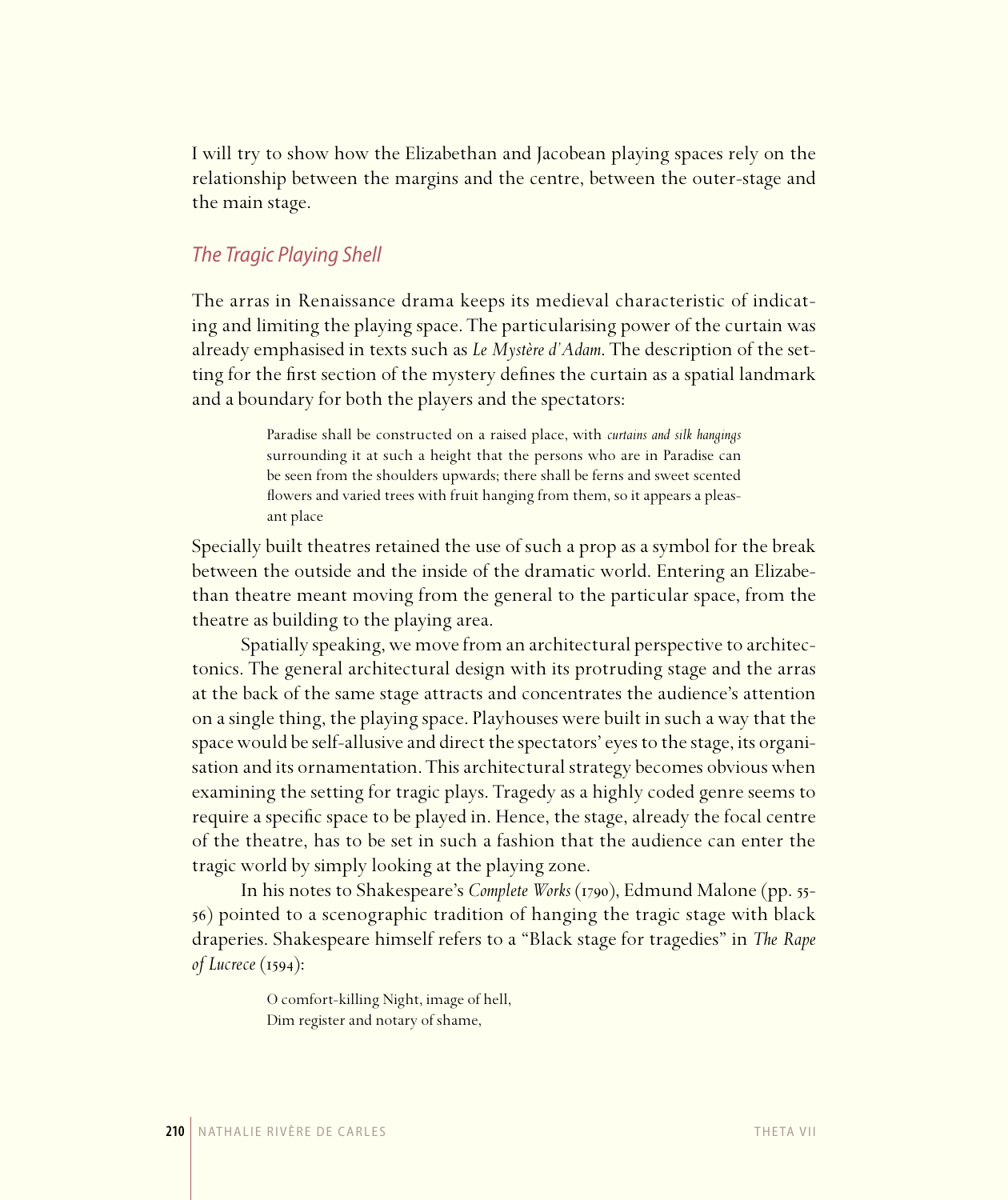Black stage for tragedies and murders fell, Vast sin-concealing chaos, nurse of blame, Blind muffled bawd, dark harbour for defame! Grim cave of death, whisp'ring conspirator With close-tongued treason and the ravisher!  $(II. 764-70)$ 

The creation of a tragic playing shell using hangings is a recurrent strategy in several of John Marston's plays, such as *The Insatiate Countesse* (1607-8) and, above all, *Antonio's Revenge* (1600–2). In the former, we hear that "The stage of heav'n, is hung with solemne black, $/A$  time best fitting to Act Tragedies" (III.i.65-66). The latter is the sequel to the lighter *Antonio and Mellida*, and the Prologue stresses the change in atmosphere by pointing to the meaningful dressing of the stage: "let such/Hurry amain from our black-visaged shows" (Pro.19-20). The audience is thus visually warned of the turn from comedy to tragedy. Marston sets up a scenographic strategy preceding the actual performance and thus prepares the audience to perceive the plot in a particular context.

Still resistant to the dynamics of the "fourth wall", the Renaissance English stage used the arras not as a distancing prop but as an illumination of an open, inclusive stage. In most public playhouses, the stage was built in such a way that it penetrated the spectators' space and was offered to the audience's eyes from the pre-show jests to long after the actors were gone. The Elizabethan and Jacobean stages were open spaces constantly inviting the audience within the playing space. If on the continent, the audience was permanently kept at a safe distance from the playing zone, the English Renaissance stage relied on the spectators' inclusion to achieve a successful dramatic performance. Such a strategy becomes all the more obvious when considering the relationship between props and the audience. Theatrical objects contribute to creating the dramatic space and can, according to directorial goals, put the subject at a distance from the onlookers or bring them closer to it.

Curtains as scenic ornaments do not close the theatrical space; they summon the audience within this space. Once included within the tragic shell, spectators are even offered a part in the creative process. The end of the Prologue to *Antonio's Revenge* stresses the absorption of the audience within the general scenography by the final assimilation of the attending crowd to stage properties: "Yet here's the *prop* that doth support our hopes:/When our scenes falter, or invention halts, Your favour will give crutches to our faults" (31-33; emphasis added). This statement reasserts the playwright's intention to set his words and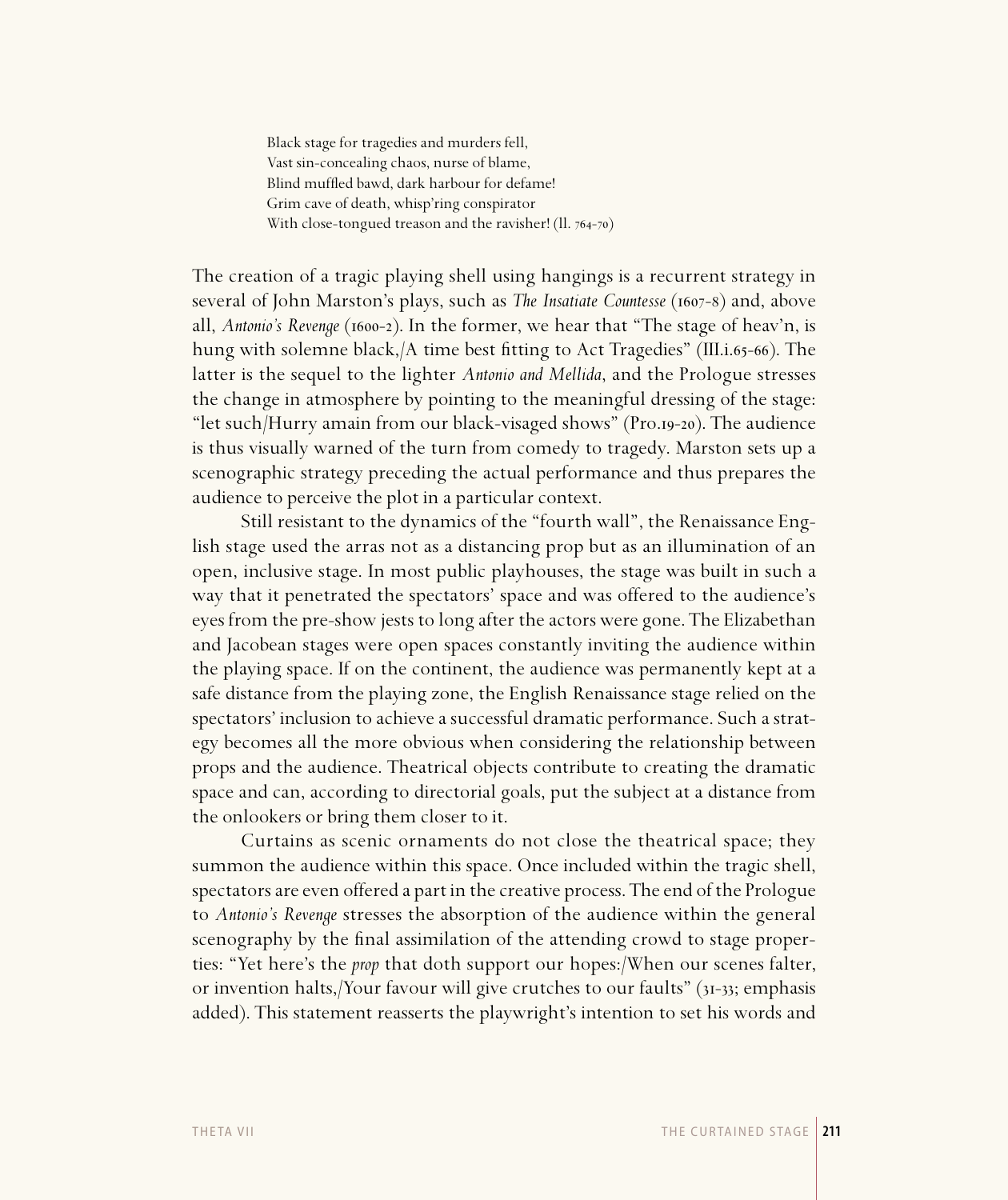action within a significant frame. Marston leads the audience to cross the boundary between the inside and the outside of the dramatic world and to integrate the newly circumscribed playing space. The prop is now simultaneously the means to comment on the action and the link among playwright, audience and act.

This model for tragedies recurs in the Jacobean era in both a concrete and a metaphorical perspective. In Thomas Dekker and John Webster's *Northward Hoe* (1605), Bellamont, an amateur playwright, explains to Captain Jenkins, an enamoured soldier, the stage frame of the tragedy he is writing for the Duke of Orleans's wedding: "As I was saying/the stage hung all with black veluet, and while tis acted, my/self wil stand behind the Duke of *Biron*" (IV.i.52-54). The convention of a specific stage model for tragedies is confirmed here, though transferred to a court entertainment. In William Alexander's *The Tragedie of Croesus*  $(1604)$ , the tragic curtain will play its part but in a more symbolic fashion. The prop is dematerialised and used textually as the frame for a bloody narrative. Act IV, Scene i, shows Croesus, in mourning for his lost son Atis, being convinced by Sandinis, his counsellor, to wage war against Cyrus, King of Persia. The scene starts with the lamentations of the wounded father, tired of bloodshed and trying to resist Sandinis by recounting illegitimate wars:

> Then *Cyaxare*, Monarch of the Medes, To prosecute those fugitives to death, In indignation of my fathers deeds, Did bragge them both with all the words of wrath; My father thinking that his Court should be A Sanctuarie for all supplicants, Did levie men, that al the world might see, He helpt the weake, and scorn'd the mighties vaunts. Thus mortall warres on every side proclaim'd, With mutuall domage did continue long, Till both the Armies by *Bellona* tam'd, Did irke t'avenge or to maintaine a wrong. It chanc'd whil'st peace was at the highest dearth, That all their forces furiouslie did fight, *A suddaine darknes courtain'd up the earth,* And violently dispossest the light. I thinke for *Phaeton* the Sunne lookt sad, And that the bloodie obiects that he saw Did wound his memorie, with griefe gone mad, He from the world his wagon did withdraw. *Yet Ignorance the mother of confusion,*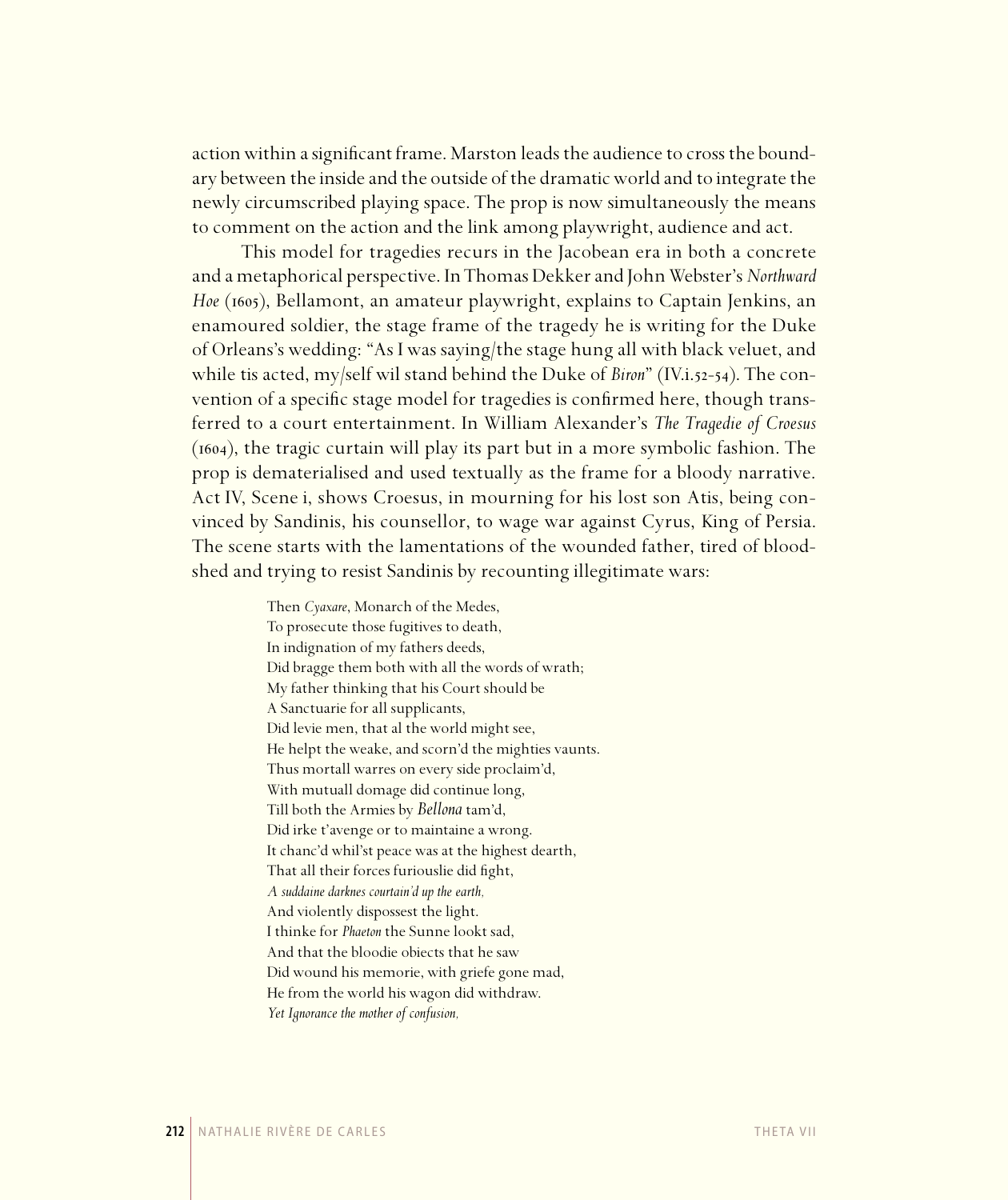*With wresting natures course found cause of feares, Which well edg'd on by wiser mens illusion, Was cause of concord and of truce from teares.* Then straight there was a perfect peace begunne, And that it might more constantly indure, Astiages the King of Medias sonne, A marriage with my sister did procure. (IV.i.127-55; emphasis added)

In this rhymed cue, the emphasis is laid on the spiralling violence. Lines  $\frac{1}{12}$  to  $\frac{1}{42}$ rely on a meaningful aural interlace. The rattle of weapons and fighting bodies is conveyed by the hammering of hard consonants ( $[t]/[k]/[d]$ ). The battle spreads through the rhyming pattern (long/wrong), but also through a continuous pattern of acoustic expansion within the lines. The musical crescendo is a strategy all the more significant because it is stopped by the image of the tragic veils curtaining this bloody *amplificatio*. The eclipse of the sun ending the battle is materialised in the dark curtain falling upon the world: "A suddaine darknes courtain'd up the earth". The acoustic pattern of this line emphasises the transition from the clamour of war to the gods' darkening of the world. The sibilants and the hard consonants at the beginning of the line are metamorphosed within the verb "courtain'd" into softer muffled sounds. The transition from din to silence occurs within the very verb "courtain'd", which starts in a hammering way and ends on a vocalic expansion and an apocope. This phenomenon strengthens the liminal nature of the metaphorical tragic hanging. The veil drawn by a sorrowful Phaeton is a symbolic landmark. Alexander seems first to create an aural frame for the slaughter, then metaphorically to add a visual frame to it. The night-like curtain circumscribes chaos within a defined inner space. Veils contain the tragic vortex of war until the end of the bloodshed. This metaphorical image of the dark hanging is rooted in the conventional use of tragic curtains. The hangings focus the gaze and the imagination of the audience on the chaos they circumscribe. The end of Croesus's cue stresses the paradoxical nature of the threshold embodied in the dark veils. Those tragic hangings concentrate chaos until its final smothering and metamorphosis into its contrary in lines  $_{143-46}$ . The tragic modelling is now transferred from the visual level to the spectator's imagination, though retaining its power to frame the action within a specific interior. The tragic veils become the expression of a chaotic inside. Curtains allow the setting of a specific space and enable the development of a dysphoric mechanics.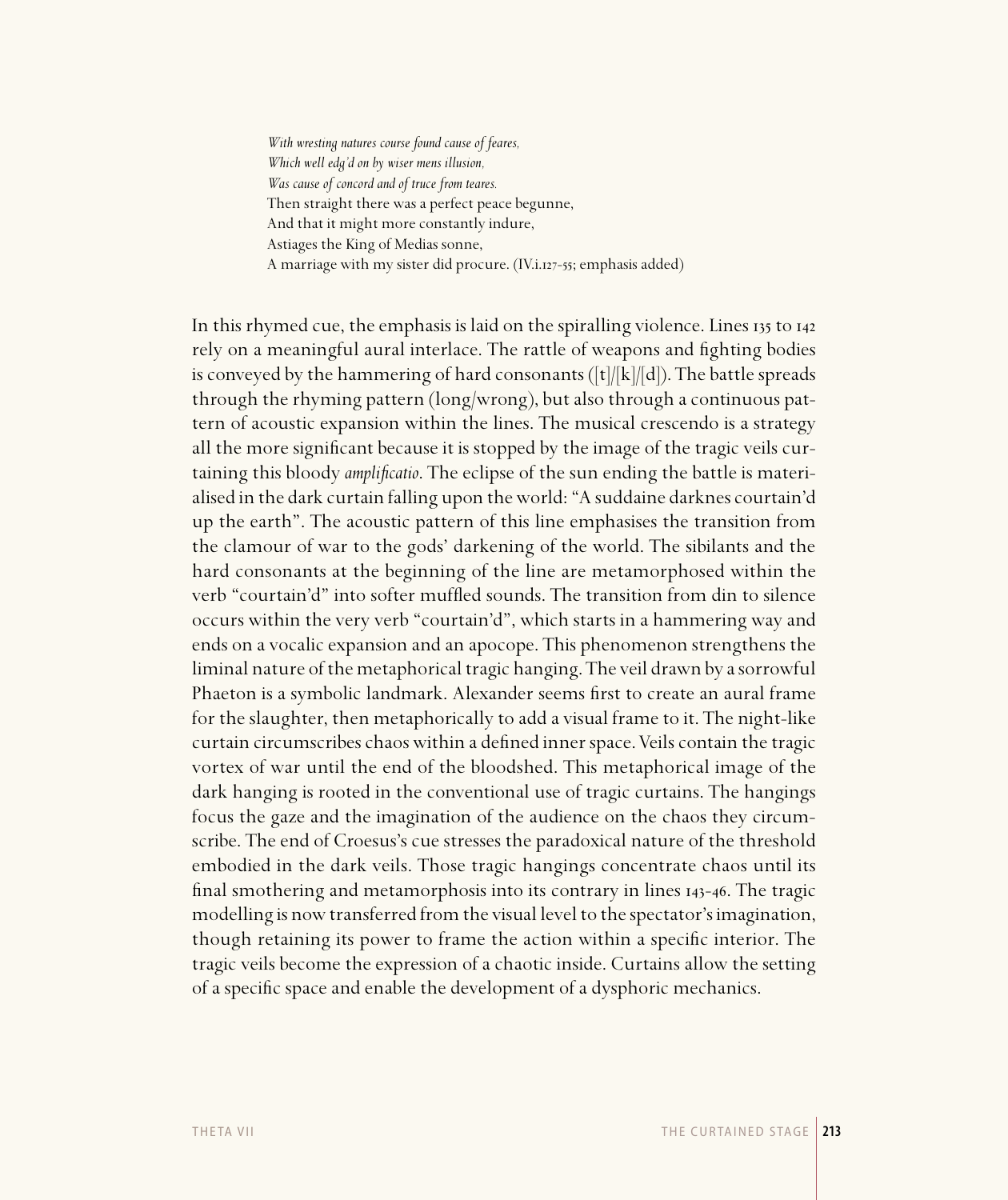This type of stage modelling—whether concrete or metaphorical—is only the first step. The audience, initially cast outside the playing space, is invited within a dramatic inside by the tragic curtains. Now I wish to consider the capacity to transgress this newly designed playing shell by using the very curtains limiting the dramatic space.

## Spying Scenes: The Problematic Margins

Renaissance drama is grounded on the invasion of the action by its margins, metaphorical or concrete, and the other way round. What is hidden in this marginal space is the key to the dramatic act. Curtains, as boundaries between the main stage and the margins, are the material outcome of this problematic relation. They help to build an unstable playing frame, as well as to facilitate the positioning of the actors. Still exemplifying the ambivalent relation between inside and outside, hangings enable the materialising of a particular character, the observer. Regardless of the genre of the play, Renaissance playwrights include those marginal characters whose spatial ambiguity allows the audience to reassert its silent participation in the dramatic creation. Indeed, observing characters act as spectatorial surrogates causing the audience to be drawn further within the playing space. Marginal characters link the inside and the outside of the visible act. The fragmentation of the playing space by means of curtains allows the audience to enter the performance but also suggests the possibility of using the inner nonvisible structure of the theatrical building, i.e., the backstage area. The curtains hung in front of the wall at the back of the stage enable the expansion of the main stage by adding the transitory space of the tiring-house.

It may seem paradoxical to refer to this space as an outer stage and not an inner space, as it is often termed. The alternative space in the tiring-house is indeed an inner space when it stands for the closed world of a bedroom, a study or a tomb. Yet such alcove scenes remain outside the main action both diegetically and physically when considered from the audience's perspective. The alternative space appears not only as an intimate stage and a scenic doubling but also as the intrusion of a hidden outside within the action. There is a particular context in which the concept of the inner stage is overtaken by the intrusive dynamics of threatening and/or comic margins: spying scenes.

The observer is a powerful outsider whose perspective alters the action on the main stage without disrupting its continuity. This process of hiding some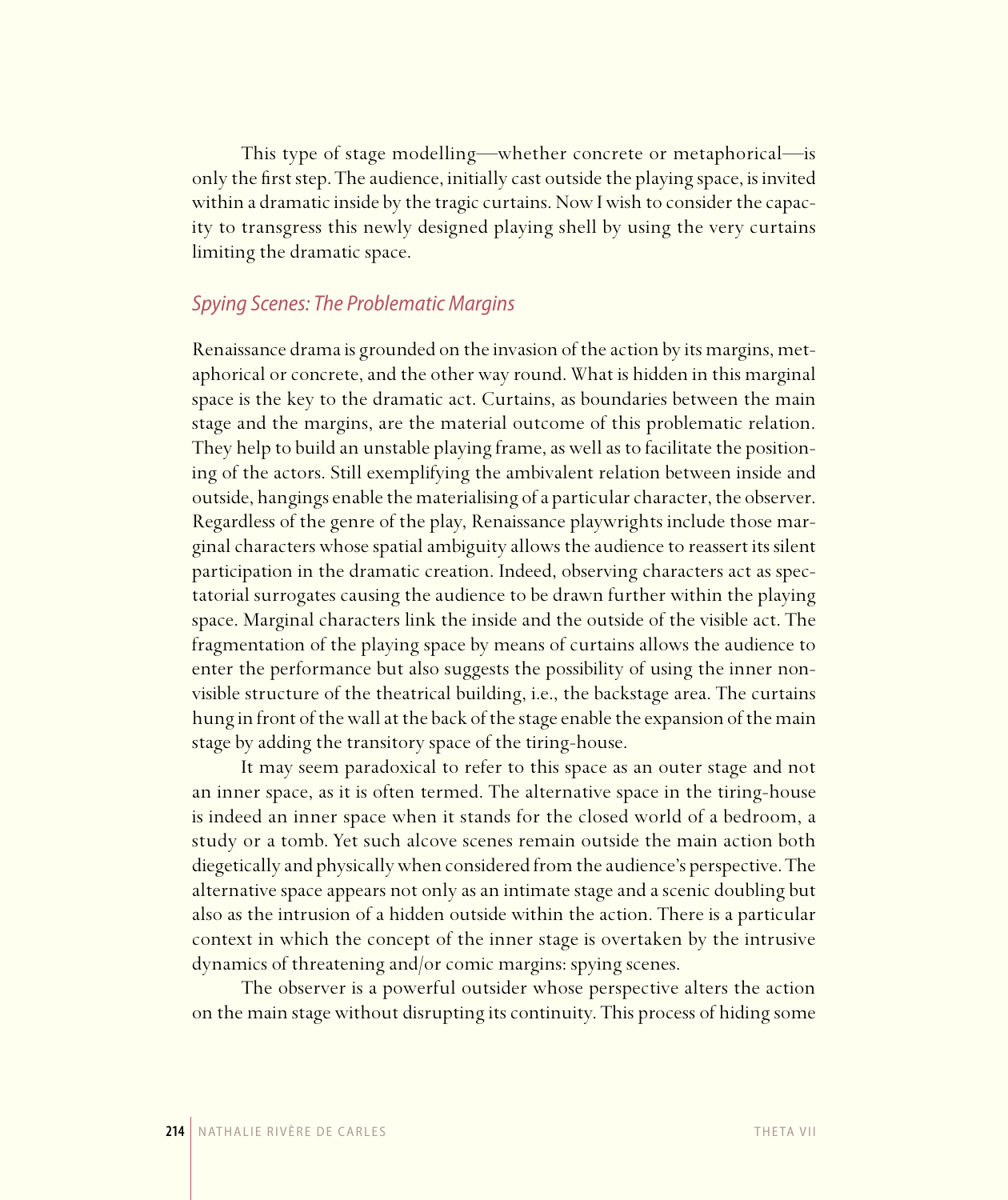observer behind the arras is repeated in many Elizabethan and above all Jacobean plays. In the prelude to *The Careless Shepherdess* (1618-29), Thomas Goffe chooses to hold a mirror to the audience while symbolically pointing at the organisation of the theatrical space. This prelude stages mock spectators arguing about theatrical genres and practice. They are gathered around the character of the porter on the threshold of the imaginary theatre in the same way the real audience is waiting on the threshold of the play. Pleading for the audience's gentle hearing, Goffe stresses the diversity of the playgoers:

> *Landlord.* Why I would have the Fool in every Act, Be't Comedy, or Tragedy, I 'ave laugh'd Untill I cry'd again, to see what Faces The Rogue will make: O it does me good To see him hold out's Chin hang down his hands, And twirle his Bawble. There is nere a part About him but breaks jests. I heard a fellow Once on this Stage cry, Doodle, Doodle, Dooe, Beyond compare; I'de give the other shilling To see him act the Changling once again.  *Thrift*. And so would I, his part has all the wit, For none speaks Craps and Quibbles besides him: I'd rather see him leap, laugh, or cry, Then hear the gravest Speech in all the Play.  *I never saw Rheade peeping through the Curtain,* But ravishing joy enter'd into my heart. (Praeludium; emphasis added)

Goffe chooses a nearly allegorical onomastics for his characters, all standing for a peculiar social category: Spruce is the courtier, Sparke the law-man, Thrift the citizen, Landlord the gentleman from the country, and Bolt the Porter. The excerpt chosen here enhances the average audience's taste for the trivialities of clowns and fools. Archeologically speaking, this passage is most significant, as it is grounded in the reality of Renaissance drama. Both characters constantly allude to existing venues, plays and actors. The reference to the clown and his habit of peeping at the main stage from behind the arras is a piece of theatrical history. "This Stage" refers actually to the Salisbury Court Theatre. Hence, when Thrift comments on and reinforces Landlord's praise of the Fool, he refers to the resident Fool at the Salisbury Court, Timothy Reade. The latter was famous for popping his head out from behind the arras and disrupting the main stage action. Thus this actorial technique is more than a vague allusion to the buf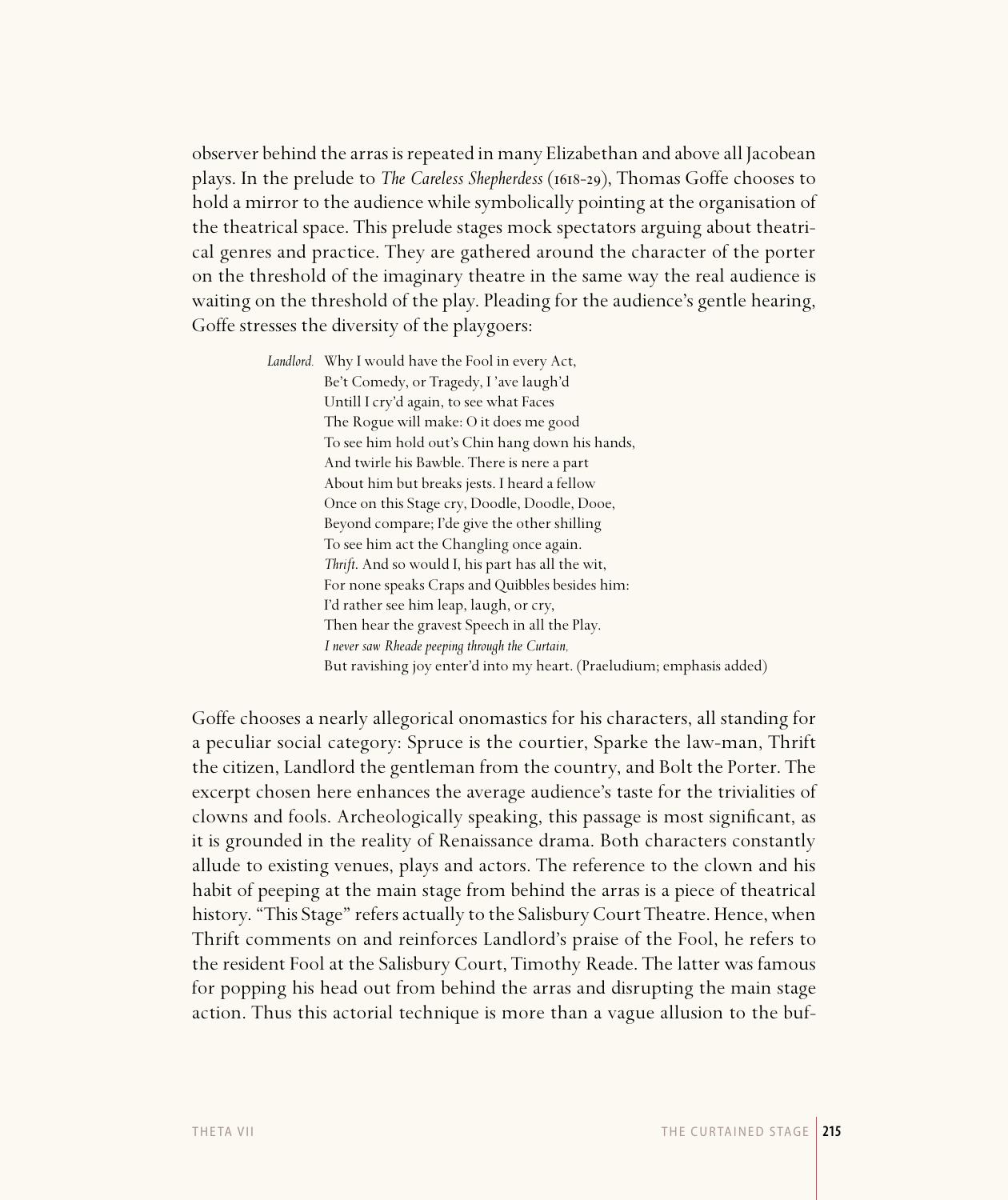foons of the *comedia dell'arte*; it was familiar to Renaissance spectators. Yet this prelude also establishes that the comic use of curtains was considered a hackneyed device by contemporary connoisseurs, as is shown in Sparke's reply: "Your judgments are ridiculous and vain,/As your forefathers, whose dull intellect/Did nothing understand but Fools and fighting". If Goffe thus puts into question the audience's irrational attachment to hackneyed devices, he encourages modern readers to wonder about this scenographic strategy in a less literal fashion. The Fool's curtain-peeping, inherited from medieval and pre-Shakespearean staged jests, is often transferred to other characters in the Renaissance. Thus the traits of the Clown reemerge in characters apparently not designed to be comic or not belonging to a comedy. The best case from surviving plays is that of Polonius in *Hamlet*. Though participating in the comic relief strategy, such characters do not bear the visual attributes of the Fool, and their function belongs more to tragedy than comedy.

Observation is a paradoxical event in the relation between the main stage's visible action and the possible margins. The status of the character in hiding is rather unstable. He can be a tool used by a character belonging to the main stage, or he can escape from the familiar shell, gathering the main protagonists and the audience so as to empower the margins. *Northward Hoe* gives an instance of the controlled margins breaking free and disrupting the action. This play stages Mayberry, a gentleman, whose faith in his wife is questioned by a pair of ungentle gallants. Bellamont, an amateur playwright, helps Mayberry to trap both the villains in a dramatic scheme. Act IV is a sort of rehearsal for Bellamont, who shows all his staging abilities. In the first scene of Act IV, Bellamont is solicited by Captain Jenkins to woo Doll, whose entrance eventually disrupts their conversation on theatre:

| Bellamont.       | This falls out pat, my man tells mee, the party is at my Dore, shall she<br>come in Captaine?                                                                                                       |
|------------------|-----------------------------------------------------------------------------------------------------------------------------------------------------------------------------------------------------|
| Captain Jenkins. | O put her in, I pray now.<br>[ <i>Exit</i> Seruant]                                                                                                                                                 |
| Bellamont.       | The letter saies here, that she's exceeding sick, and intreates Me to visit                                                                                                                         |
|                  | her: Captaine, lie you in ambush behind the Hangings, and perhaps you shall heare the<br>peece of a Commedy [emphasis added]: She comes, she comes, make your<br>selfe away.                        |
| Captain Jenkins. | Does the Poet play Torkin and cast my Lucræsies water Too in hugger mug-<br>gers if he do, Styanax Tragedy was neuer so Horrible bloudy-minded, as<br>his Commedy shalbe,—Tawsons Captaine Jenkins. |
|                  | Enter Doll (IV.i.118-28)                                                                                                                                                                            |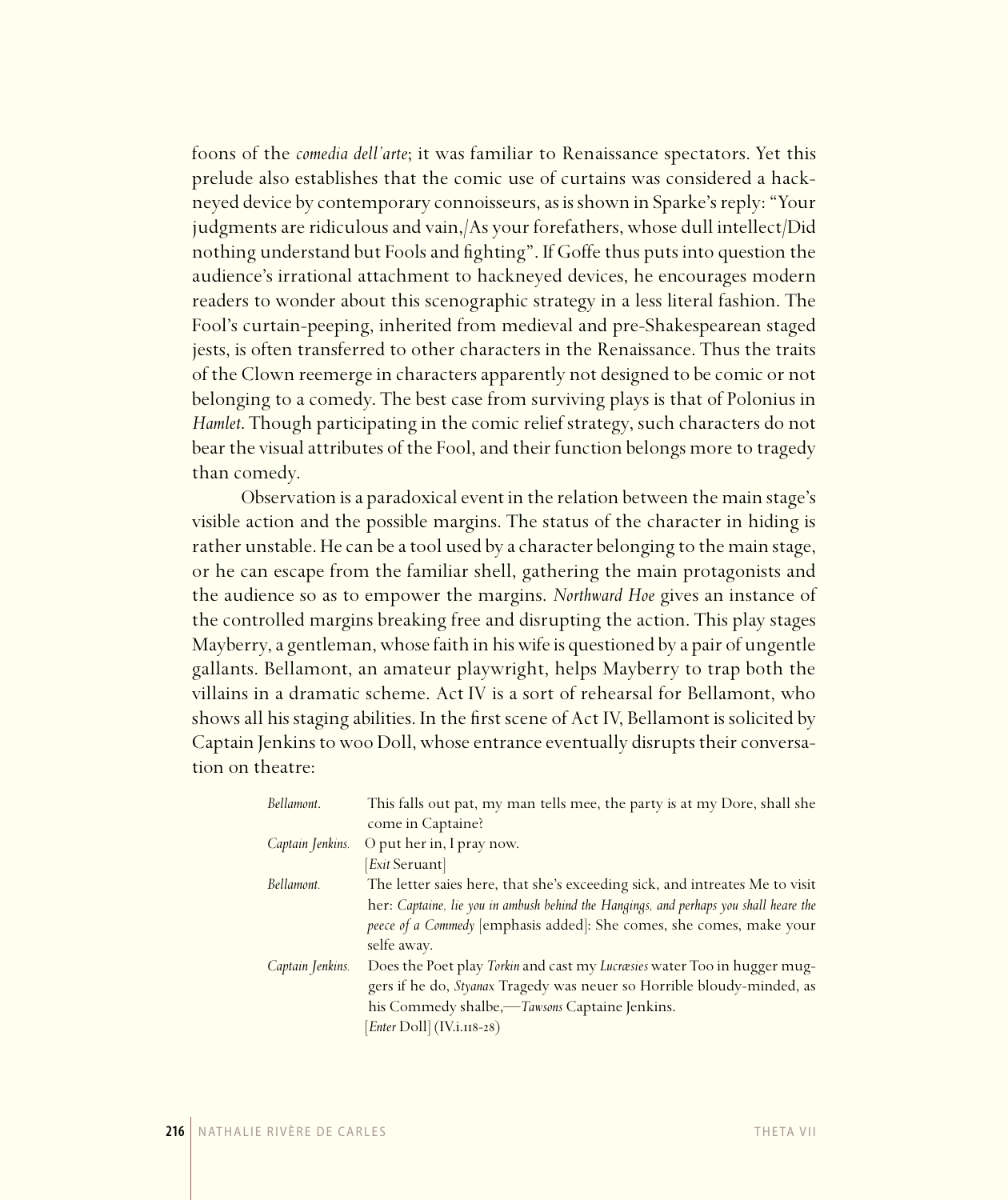Captain Jenkins has interrupted Bellamont's writing of a court entertainment. Hence, the tone is set for the rest of the scene. Bellamont will direct the other characters in what appears to be a parody of a city-comedy. Doll's entrance precipitates a conversation grounded on comic equivocations and asides into a further comic bawdy situation. Bellamont plans to expose Doll's dubious virtue to Captain Jenkins through a "piece of Commedy", for which he redesigns the playing space. The marginal space behind the arras will be the mirror for Doll's inconstancy. Bellamont casts Captain Jenkins as a forced observer whom he keeps under his control. The metatheatrical quality of this episode is clearly asserted, given the similarity of the staging of this scene to that of traditional adulterous discoveries. When Bellamont urges, "lie you in ambush behind the Hanging, and perhaps you shall heare the peece of a Commedy", he is addressing Captain Jenkins, but also the audience. The ironic tinge in the adverb "perhaps" strengthens the comic effect from the point of view of the audience. Jenkins becomes the pretext for a play being staged between Bellamont and the audience. Bellamont, the aspiring director, takes control of the theatrical space, for which he designs both the main stage and the margins. But this scene also relies on the scenographic choice of the observer's curtain. Bellamont's directorial role and the domestic misunderstandings troubling Mayberry's relation with his wife are reflected in this stereotypical scene, which achieves the status of a low-key play-within-the-play. This piece of comedy is a significant moment in the general economy of the play, for it summarises the main plot with its argument over a possible adultery, its complexification and its cunning anagnorisis. Once hidden behind his curtain, the forced observer does not remain passively silent for very long. He starts a direct play between the margins and the audience, while Bellamont remains the directorial presence on the main stage. Doll's cues trigger the asides of Captain Jenkins, who is compelled to play as do the intrusive comic Fools behind their arras. The forced observer is caught up in a predictable dynamic climaxing in his final reintegration in the main playing area. This farcical interlude designed by Bellamont relies on the creation of a scenic margin whose grotesque parasiting is still controlled by one of the main stage insiders. Renaissance scenography relies on such reworking of traditional codes in unexpected situations. The dramatic rhythm is ensured by the to-andfro movement between the margins and the main stage, between the invisible and the visible.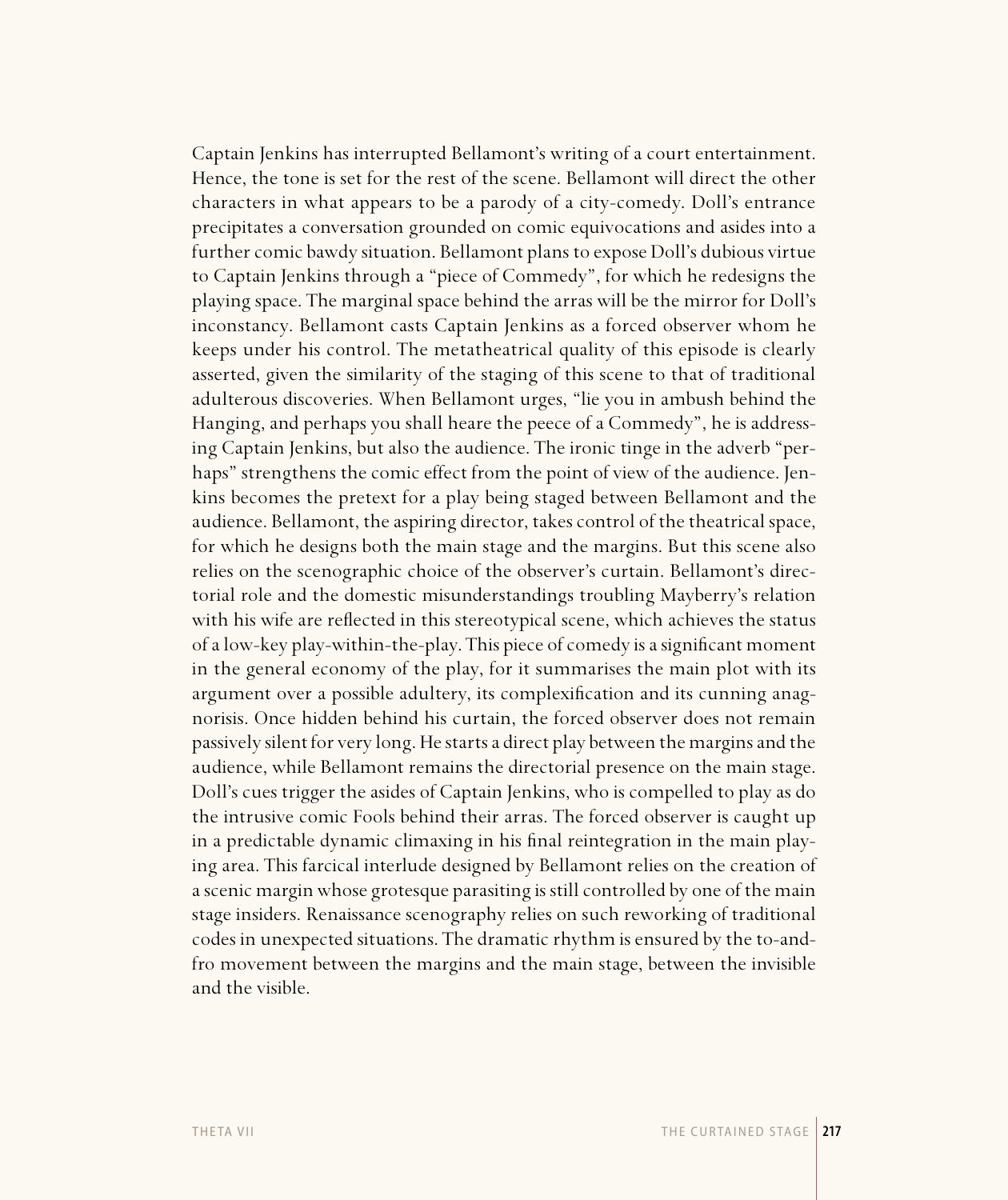## Dramatic Reminders: Curtains and Stage Rémanence

Curtains on the Renaissance stage are material thresholds endowing the stage with an ever-evolving plasticity. Never confined to the representation of one space, the ornamented stage can expand or retract thanks to curtains. Curtains enable the audience to be presented with several spaces or characters simultaneously without any breach in the continuous action. Curtains allow marginal spaces and characters to repossess the main playing area. Until now, we have considered the relationship of the characters and the curtains as playing on semivisibility. Yet the ultimate question would be: what happens when the body of the actor disappears completely behind the arras?

The curtained stage's most challenging strategy is the complete merging of the prop with the actor. Sometimes hangings do not merely conceal a character; they become the only visible image of that character. Assessing the impact of curtains on stage movements leads us to consider the possibility that the theatrical artefact may absorb the characteristics of the body it constrains. The prop progressively turns into a "performing object". When the actor's body retreats behind the arras so as to achieve a complete disappearance, the prop replaces it, so as to maintain the dramatic impact of the character on the audience and to prevent a saturated playing space. The arras becomes a material reminder. This play on the phenomenon of *rémanence*, or after-imagery—a concept I use here to enhance the primarily visual nature of the prop—allows the intrusion of a character, though confined to the invisible margins, onto the main stage. Here, the playwright is relying on spectatorial gaze to maintain the dramatic dynamics. In the previous examples, characters caught in the liminal space of the curtains were stage surrogates for the audience. Now curtains as anaphorical props are surrogates for a character turned invisible for both the audience and the other characters. James Shirley uses this device in *The Traytor* (first performed in 1631)— "Let not the arras heare us"  $(I.i.79)$ —and *The Coronation* (first performed in 1635): "Take heed the Arras may have eares"  $(I.i.62)$ . The scenography thus established allows what was rejected outside the action to remain inside the dramatic development. The anaphorical nature of the arras enables the direct visual modification of the ongoing action by a preceding act. The arras recalls these sometimes comic, often threatening, margins, turned into symbols for parallel developments. The prop replaces the actor in the narrative of a troubled harmony.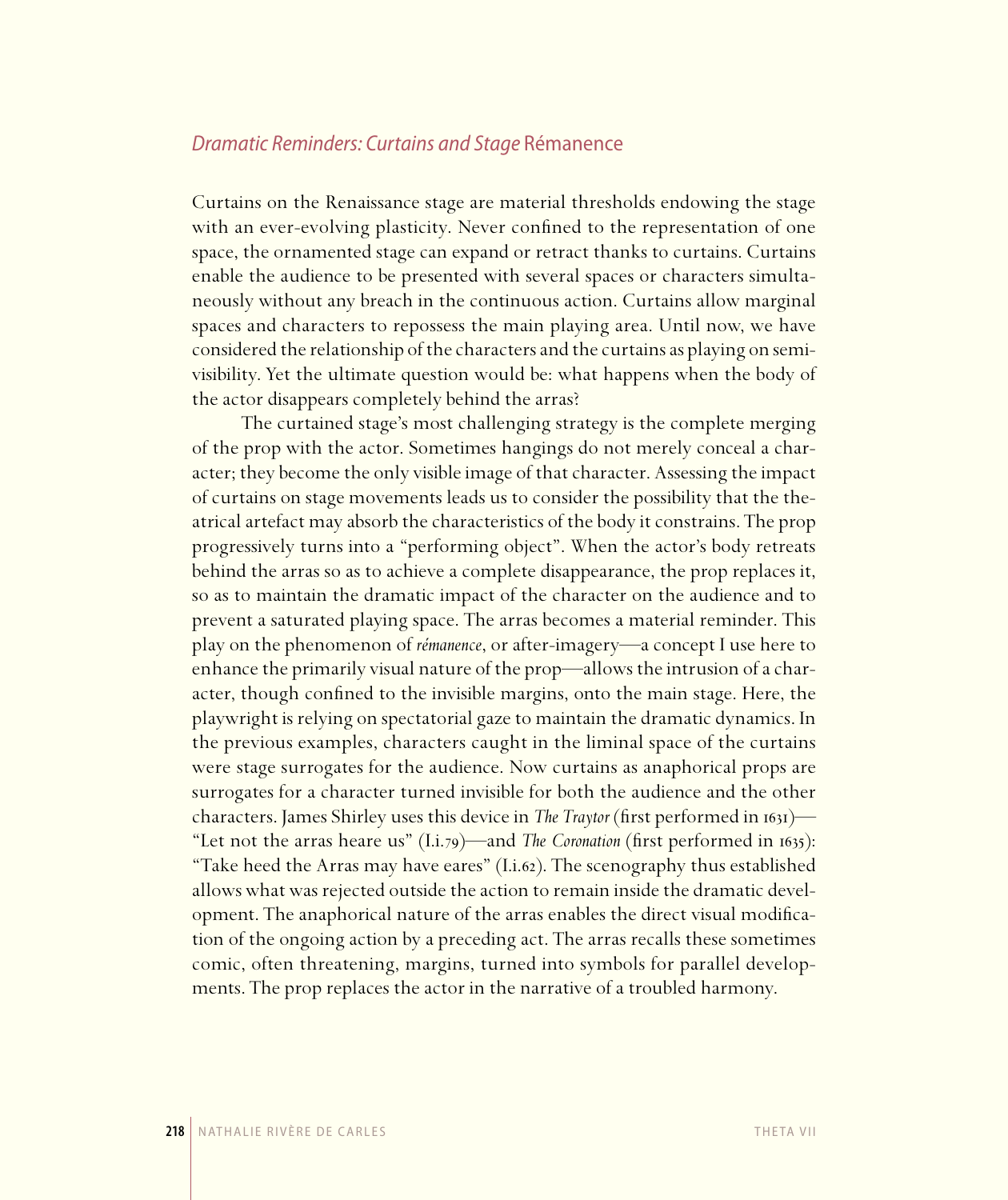The performing capacities of the curtains are used significantly by Shakespeare in Othello (1603-4), Act V, Scene ii. Here, Othello hides the murdered Desdemona behind bed-curtains before Emilia enters:

| Othello.   | I had forgot thee: O, come in, Emilia;         |
|------------|------------------------------------------------|
|            | Soft; by and by. Let me the curtains draw.     |
|            | Where art thou?                                |
|            | [Unlocks the door]                             |
|            | [ <i>Enter</i> Emilia]                         |
|            | What's the matter with thee now?               |
| Emilia     | O, my good lord, yonder's foul murders done!   |
| Othello.   | What, now?                                     |
| Emilia.    | But now, my lord.                              |
| Othello.   | It is the very error of the moon;              |
|            | She comes more nearer earth than she was wont, |
|            | And makes men mad.                             |
| Emilia.    | Cassio, my lord, hath kill'd a young Venetian  |
|            | Call'd Roderigo.                               |
| Othello.   | Roderigo kill'd!                               |
|            | And Cassio kill'd!                             |
| Emilia.    | No, Cassio is not kill'd.                      |
| Othello.   | Not Cassio kill'd! then murder's out of tune,  |
|            | And sweet revenge grows harsh.                 |
| Desdemona. | O, falsely, falsely murder'd!                  |
| Emilia.    | Alas, what cry is that?                        |
| Othello.   | That! what?                                    |
| Emilia.    | Out, and alas! that was my lady's voice.       |
|            | Help! help, ho! help! O lady, speak again!     |
|            | Sweet Desdemona! O sweet mistress, speak!      |
| Desdemona. | A guiltless death I die. (V.ii.112-32)         |

The title page of the 1622 First Quarto stresses that the play was performed at both the Globe and the Blackfriars, both venues that supposedly possessed an alternative space in the tiring-house. In this scene, it was possible to confine Desdemona's bed in the tiring-house space or to use a mobile curtained bed. In both cases, we are faced with a precise choreography of the playing space as determined by stage properties. Othello's and Emilia's movements are conditioned by both the arras and the spectatorial gaze. Emilia's entrance disrupts the preceding murderous ceremony. The latter is put on hold by the closing of the curtains—textually, but not visually. Bed-curtains become the visual epicentre of the scene. Othello, Emilia and the audience are all positioned with regard to the morbid cloths. Cur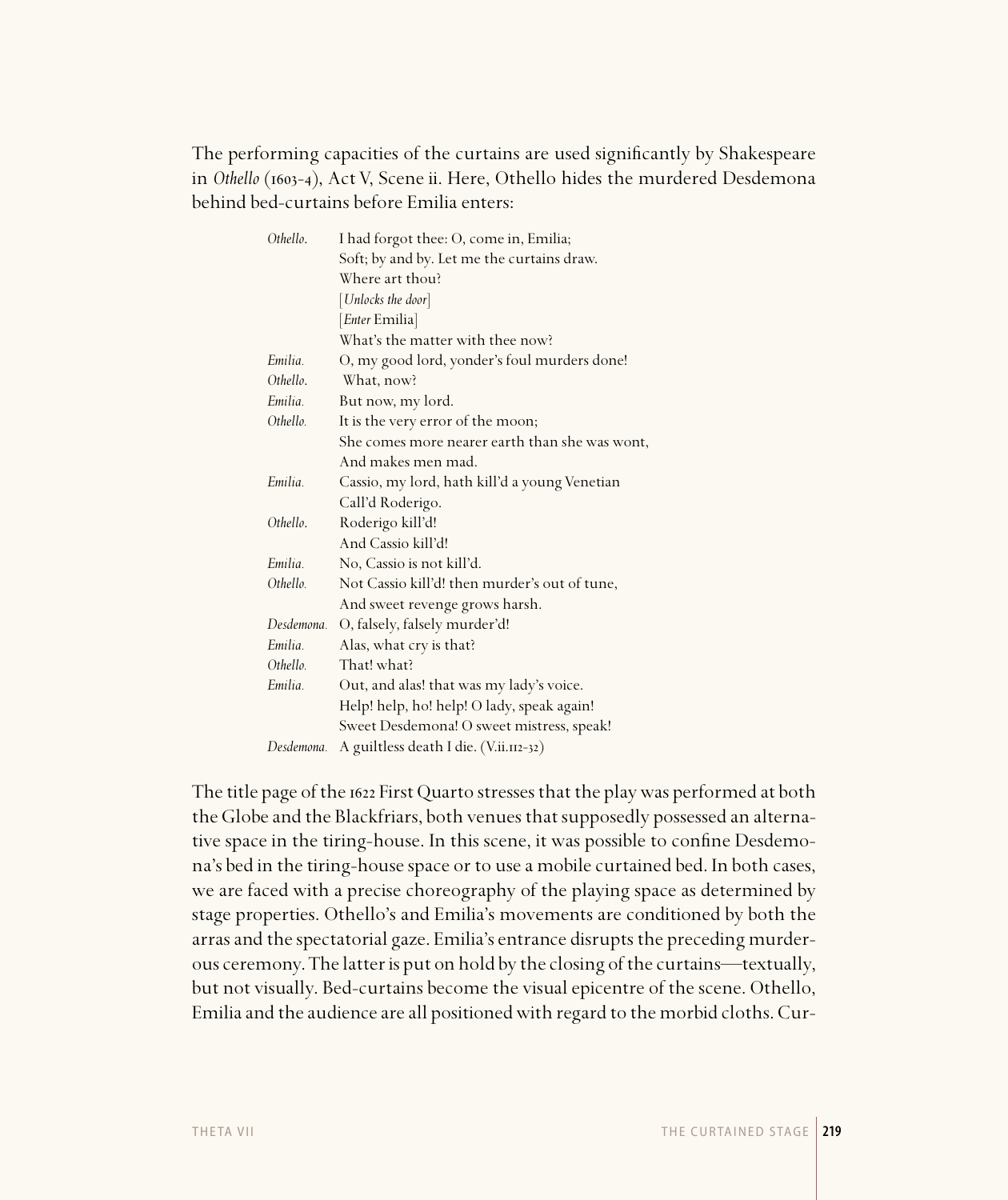tains as dramatic objects play the anaphorical part of Desdemona's grave. The metonymical power of curtains thus produces an after-image effect contributing to the creation of a specific meaning.

This *rémanence* corresponds to the coincidence of two temporal levels: Desdemona's death and Emilia's entrance. Curtains are the visual hub bringing both events together on the same level. The deed Othello desperately attempts to reject in the margins contaminates the playing space by means of the persisting visible nature of the curtains. The latter are substituted for Desdemona's martyred body to the point where props are confused with the body. If, in other plays, curtains are used metonymically for body parts (a hand, a head), in *Othello*  the object absorbs the aural potentialities of the actor, who transfers his/her voice to the arras. The audience's attention is focused on the closed curtains in expectation of a discovery. Nevertheless, Shakespeare chooses to renew the discovery trope, stressing how the action in the margins can overtake the main stage. Emilia's account of Cassio's fight is suddenly interrupted by Desdemona's voice from within. The marginalised character becomes the significant centre of the action through a prop now resounding with her voice. Until Emilia draws the curtains to reveal the dying Desdemona, Othello's unfortunate wife was only embodied by the curtains. The relation between the dramatic inside and outside effected by means of the curtains reaches its apex with the choice of a liminal scenography whereby bodies and props are confused. Such a fusion of the animate and the inanimate is meant to illustrate the lethal invasion of the visibly orderly main stage by a chaotic morbid margin.

From this point on, the margins take over the familiar visible inside of the action. The dramatic object enabling this dynamic is not there to comment on the action anymore, but to subvert it, and to transform its meaning.

The observer's curtain is the symbol of a turning of drama on itself, of a mirror effect dynamising the action through stage design. The link between observers and objects of the intrusive gaze is getting more and more problematic regarding the coexistence of both sides. The relationship between the inside and the outside of the dramatic act is made unsteady by the presence of these hesitatingly open or closed curtains. This visual imbalance is the very means to renew the traditional scenography and to invigorate the action. In *What is Scenography?*, Pamela Howard describes stage properties as illustrating the complex association of on- and off-stage action: "In a stage composition, the object is much more than its literal self. It becomes an emblem for the hidden world of the play,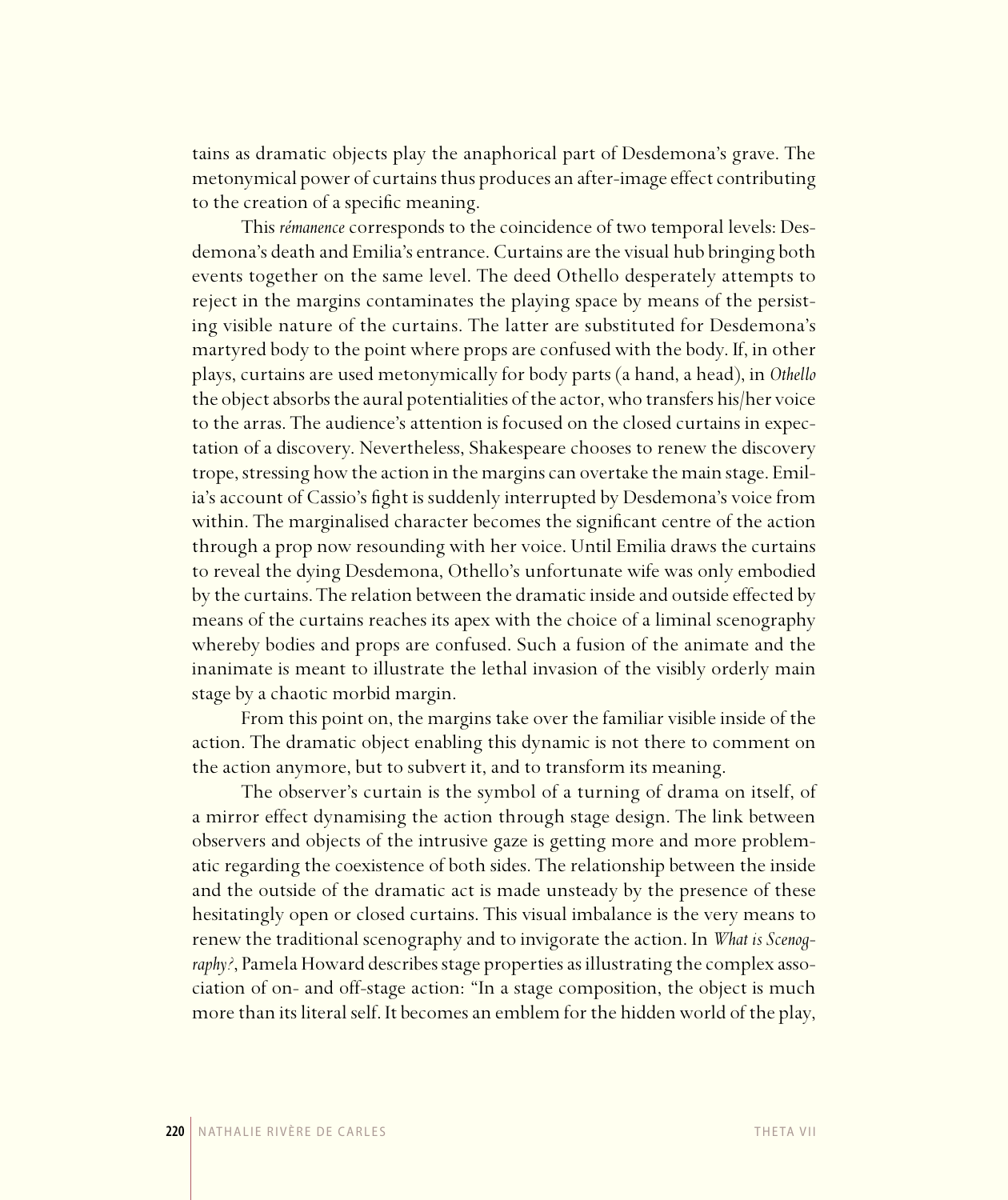something that lies behind but supports the player's words" (p. 51). The theatrical object is the very tool by which the outsider invades or reconquers the main playing area. Renaissance theatrical curtains are not distancing walls but porous membranes, significantly filtering what the main stage struggles to reject in the margins. Props play a controversial role in Renaissance drama. Yet they are not meant to substitute for speech; rather, they participate in the recovery of what the text leaves in the margins, in the in-between of the tiring-house, thus helping to convey a fuller sense.